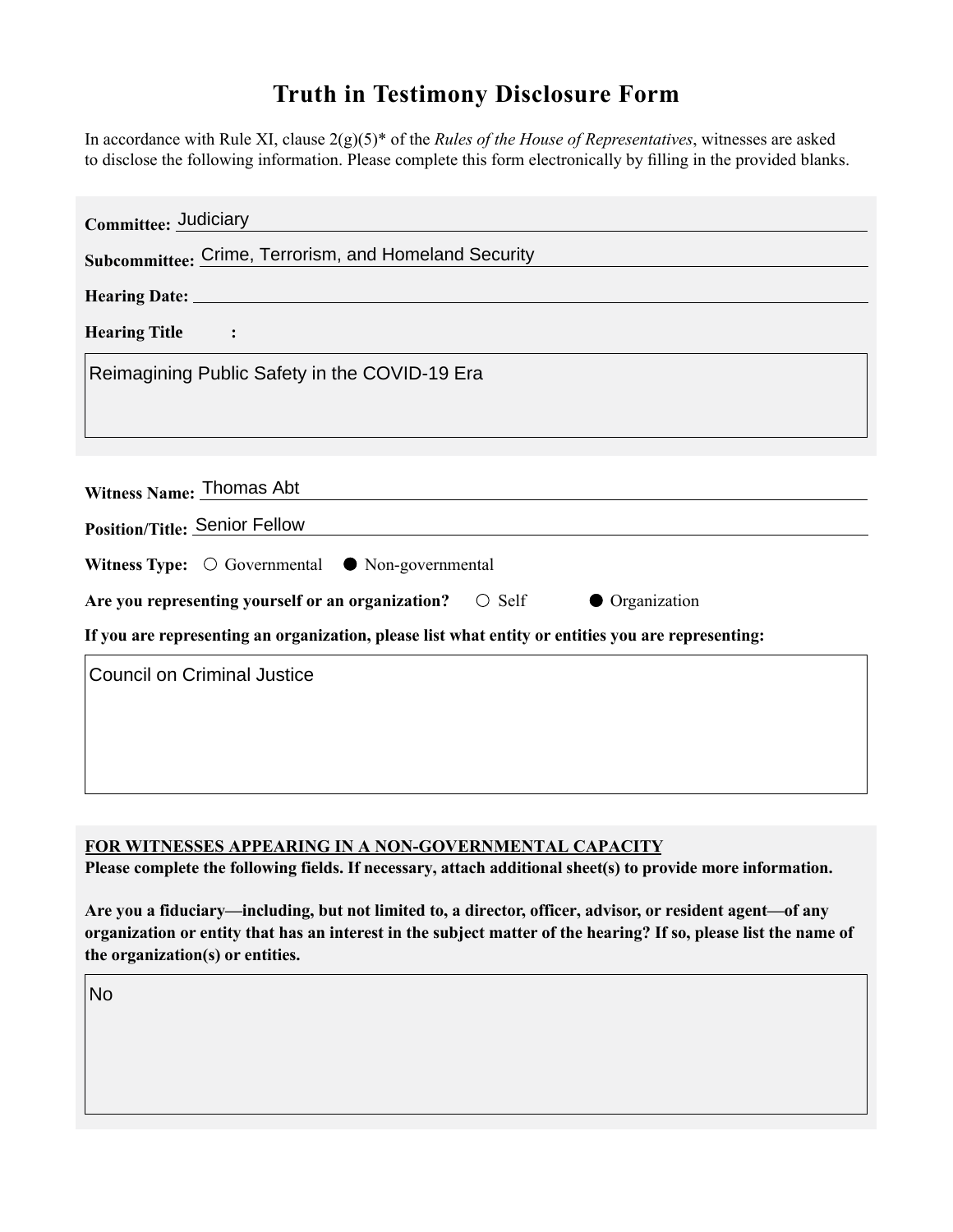**Please list any federal grants or contracts (including subgrants or subcontracts) related to the hearing's subject matter that you, the organization(s) you represent, or entities for which you serve as a fiduciary have received in the past thirty-six months from the date of the hearing. Include the source and amount of each grant or contract.** 

**Please list any contracts, grants, or payments originating with a foreign government and related to the hearing's subject that you, the organization(s) you represent, or entities for which you serve as a fiduciary have received in the past thirty-six months from the date of the hearing. Include the amount and country of origin of each contract or payment.** 

## **Please complete the following fields. If necessary, attach additional sheet(s) to provide more information.**

 $\Box$  I have attached a written statement of proposed testimony.

 $\Box$  I have attached my curriculum vitae or biography.

**\***Rule XI, clause 2(g)(5), of the U.S. House of Representatives provides:

(5)(A) Each committee shall, to the greatest extent practicable, require witnesses who appear before it to submit in advance written statements of proposed testimony and to limit their initial presentations to the committee to brief summaries thereof.

(B) In the case of a witness appearing in a non-governmental capacity, a written statement of proposed testimony shall include— (i) a curriculum vitae; (ii) a disclosure of any Federal grants or contracts, or contracts, grants, or payments originating with a foreign government, received during the past 36 months by the witness or by an entity represented by the witness and related to the subject matter of the hearing; and (iii) a disclosure of whether the witness is a fiduciary (including, but not limited to, a director, officer, advisor, or resident agent) of any organization or entity that has an interest in the subject matter of the hearing.

(C) The disclosure referred to in subdivision (B)(iii) shall include— (i) the amount and source of each Federal grant (or subgrant thereof) or contract (or subcontract thereof) related to the subject matter of the hearing; and (ii) the amount and country of origin of any payment or contract related to the subject matter of the hearing originating with a foreign government.

(D) Such statements, with appropriate redactions to protect the privacy or security of the witness, shall be made publicly available in electronic form 24 hours before the witness appears to the extent practicable, but not later than one day after the witness appears.